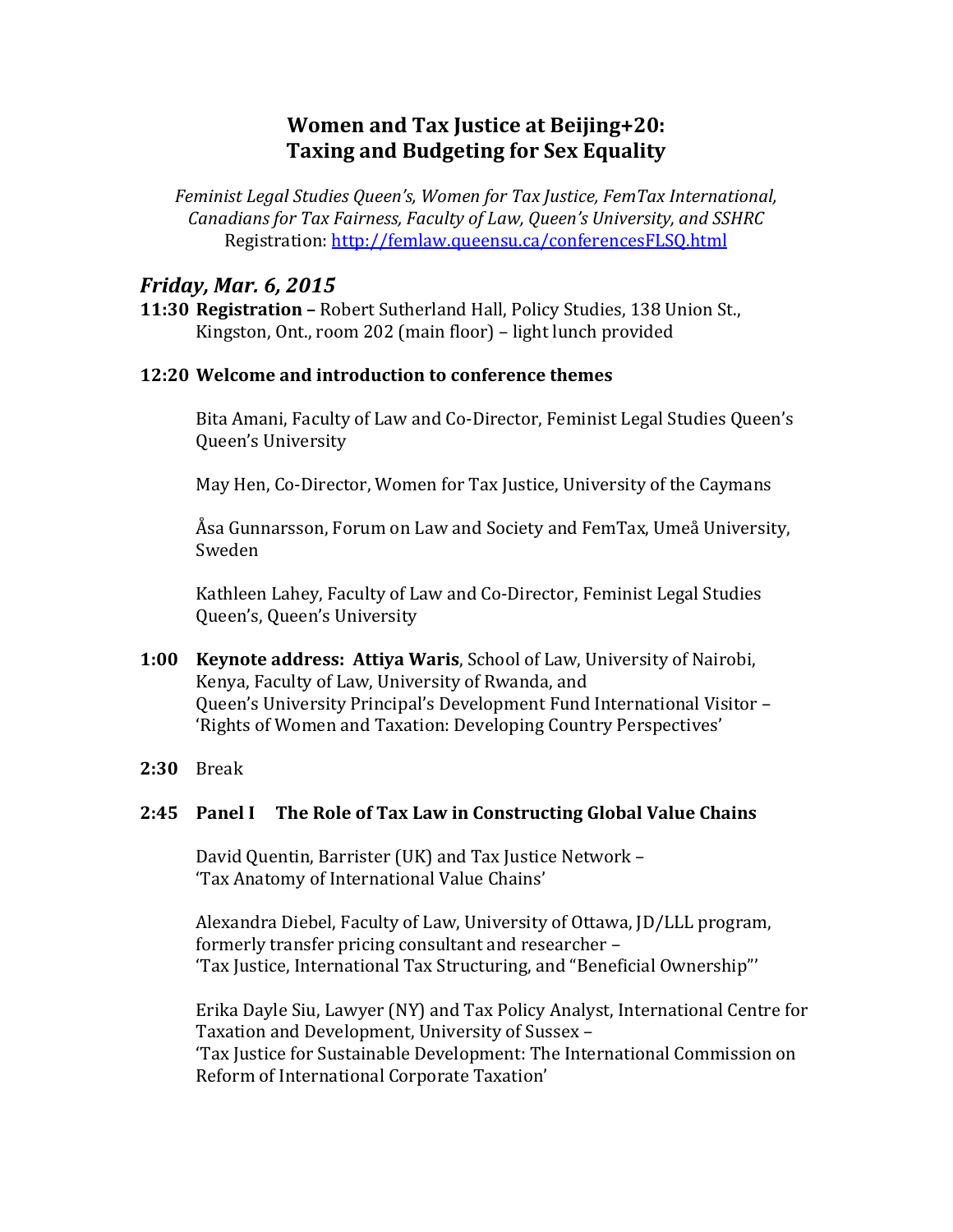# **4:00 Panel II Women Entrepreneurs, Taxation of 'Informal' Businesses, and Government Austerity Regimes**

Adetoun Ilumoka, Solicitor and Advocate (Nigeria), PhD University of B.C. (2014), Daryl Bean Professor of Law and Women's Studies, University of Western Ontario (2010-12), currently AOIA Consultancy Services -- 'Unfair Taxation, Violence, and the Quest for Gender Justice in Nigeria: Changing the Discourse'

Ana Androsik, Program Advisor, World Vision; recently Consultant, European Network of Experts on Employment and Gender (EGGE)/European Commission; PhD economics program, New School for Social Research, NY -- 'Women Entrepreneurs in Post-Conflict Kosovo and Fiscal Austerity Policies'

### **6:00 Dinner and Networking Discussions, Information**

Women for Tax Justice, Tax Justice Network FemTax International, the EC FairTax project Canadians for Tax Fairness, Parkland Institute

# *Saturday, March 7, 2015*

**8:30 Registration --** Robert Sutherland Hall, Policy Studies, 138 Union St., Kingston, Ont., room 202 (main floor) – breakfast provided

### **9:00 Panel III Global Value Chains and the Value of Women**

Nabila Khan, Osgoode Hall Law School, York University, JD program, International Women's Rights Project and Bangladesh Legal Aid and Services Trust –

'Rana Plaza, Global Supply Chains, and Offshore Manufacturing: Gender Issues and Effects'

May Hen, Co-Director, Women for Tax Justice, and Researcher, University College of the Cayman Islands, Centre for Policy Research, Simon Fraser University, and Department of Anthropology, University of California Irvine – 'Mapping Women in Offshore Financial Industries: The Cayman Islands Experience'

#### **10:00 Break**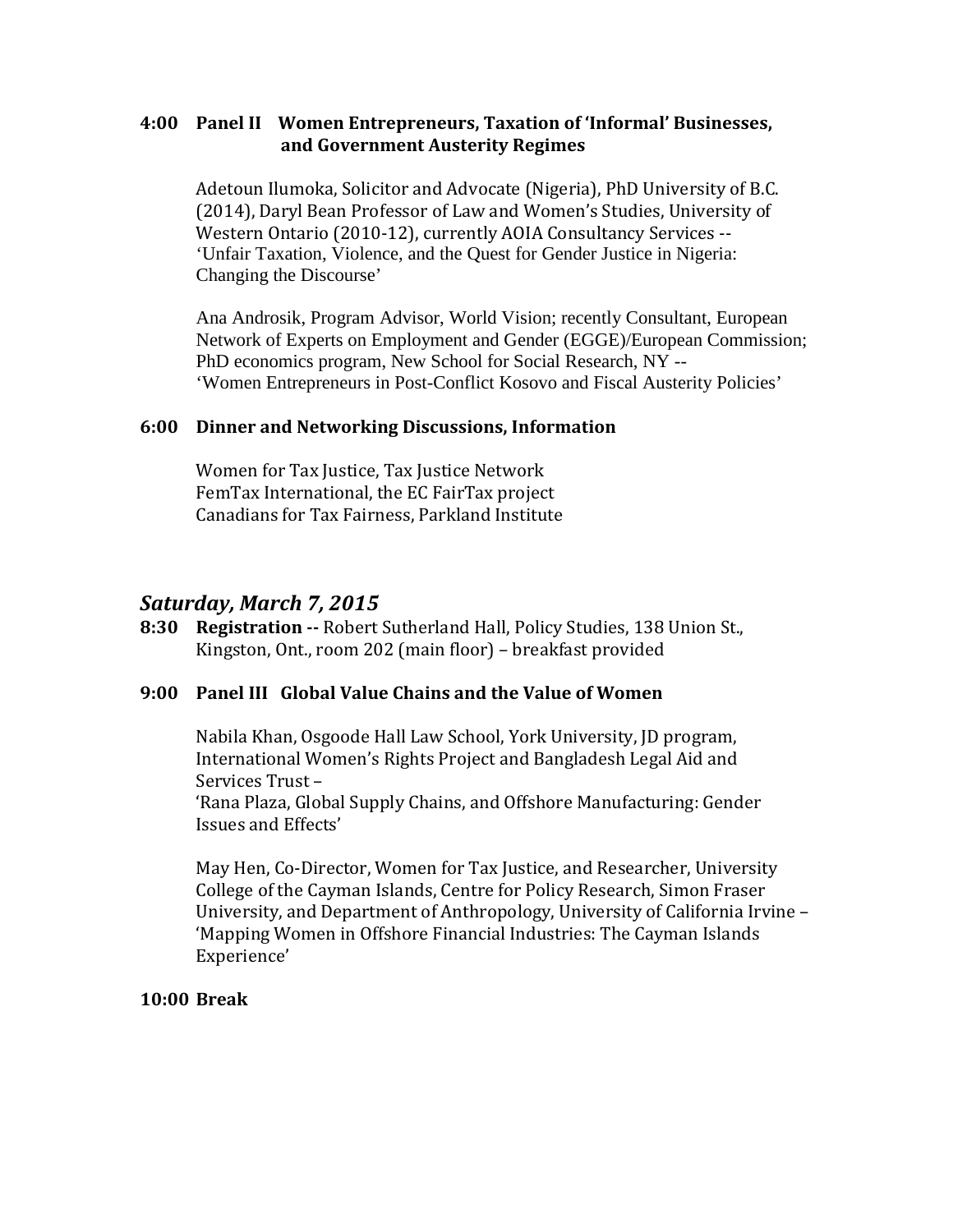# **10.15 Panel IV Women, Taxation, and Gender Budgeting: Visions and Challenges**

Evelyn Palach, Faculty of Law, Queen's University, JD program – 'Gender Budgeting, Extreme Poverty, and Tax Issues'

Ximei Wu, Professor, School of Law, Zhengzhou University, China; Visiting Scholar, School of Public Policy, University of Calgary – 'Social Gender Budgeting in China: Review and Prospects'

Paloma de Villota, Professor of Applied Economics, Faculty of Political Science, Complutense University, Madrid, Spain, and Ignacio Ferrari, former Vice Director of Tax Policy, Ministry of Finance of Spain -- 'Gender Budgeting from the Capabilities Approach in Spain: Applications and Methodologies'

Ulrike Spangenberg – Researcher, Forum for Studies on Law and Society, Umeå University, Sweden, Institute for Gender Equality, German -- 'Gender-based Analysis of Tax Legislation: Implementation and Impact in Germany'

# **11:45 Lunch**

# **1:00 Panel V Gender and Social Reproduction: Unpaid Work Traps in Tax and Spending Programs**

Kira McCutcheon, Global Development Studies, Queen's University -- 'Feminist Political Economy and Social Reproduction: The Gender Impact of World Bank Policy on Ontario Compassionate Care Law'

Asa Gunnarsson, Professor, Forum on Law and Society, Umeå University -- 'Taxing for Gender Equality in Women-Friendly Welfare States'

Ann Mumford, Reader in Law, Dickson Poon School of Law, King's College London -- 'Unpaid Labor, the UK's Universal Credit, and the Taxpayer State'

Kathleen Lahey, Professor, Faculty of Law, Queen's University – 'Taxing Women as Individuals: The Difference Equality Makes'

### **2:30 Break**